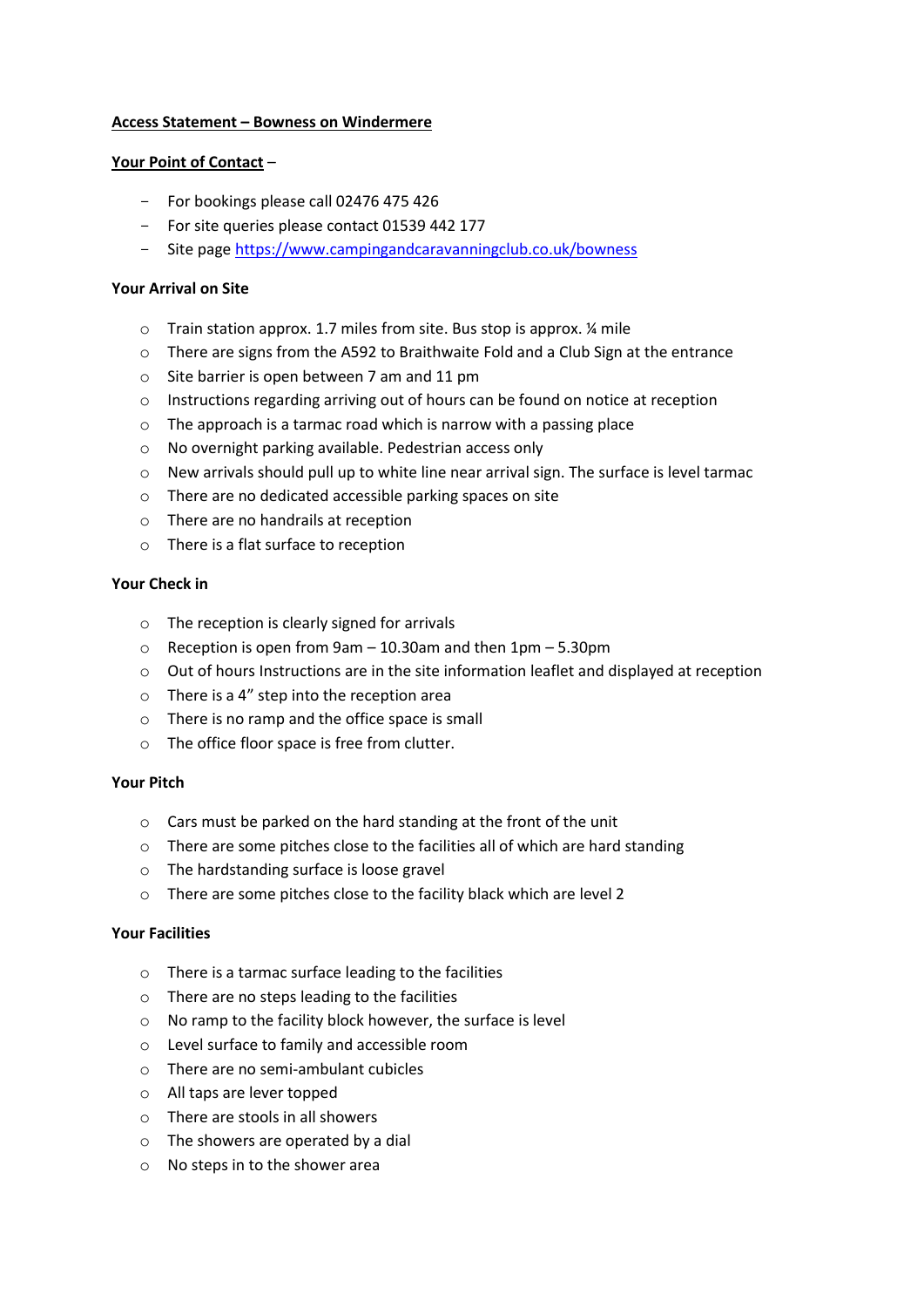o The facility block is lit at night

#### **Your Accessible Facilities**

- o There is a flat level path leading to the facility
- o There are no handrails leading to the accessible facility
- o There is flat level access in to the accessible facility though
- o There are handrails next to the toilet
- o There is a regular size flush handle
- o There is transfer space at both sides of the toilet
- $\circ$  The washbasin cannot be reached from the toilet
- o The washbasin has lever taps
- o There is a hand dryer located in the room
- o There are two low level mirrors that do not extend to full height
- o The shower has two handrails
- o The shower is lever/dial operated
- o The shower is open access
- o The shower head is height adjustable
- o The floor is non-slip
- o There is a hair dryer
- o There is an emergency chord next to the toilet and next to the wash hand basin
- o Both emergency chords can be reached from the floor
- o The emergency alarm can be heard from both staff pitches
- o The emergency alarm can be heard from reception 3

### **Your Laundry and Food Preparation Areas**

- $\circ$  There is a step in to the laundry
- o The approach path is concrete
- o The taps are screw top
- o The washing machine is front loading
- o The washing machine can be loaded from the floor
- o The tumble drier is front loading
- o The tumble drier is stacked
- o There is a wall mounted iron
- o There is a freestanding ironing board
- o There are outdoor washing up facilities
- o The washing up sinks have lever taps
- o There is an outdoor drying area with one rotary drier
- o There are no food preparation areas

### **Your Recreational Areas**

- o There are no recreation areas on site
- o There is no play area on this site Waste, Fire and Evacuation
- $\circ$  There is flat level access to the refuse area
- o The path is concrete paving to the refuse area